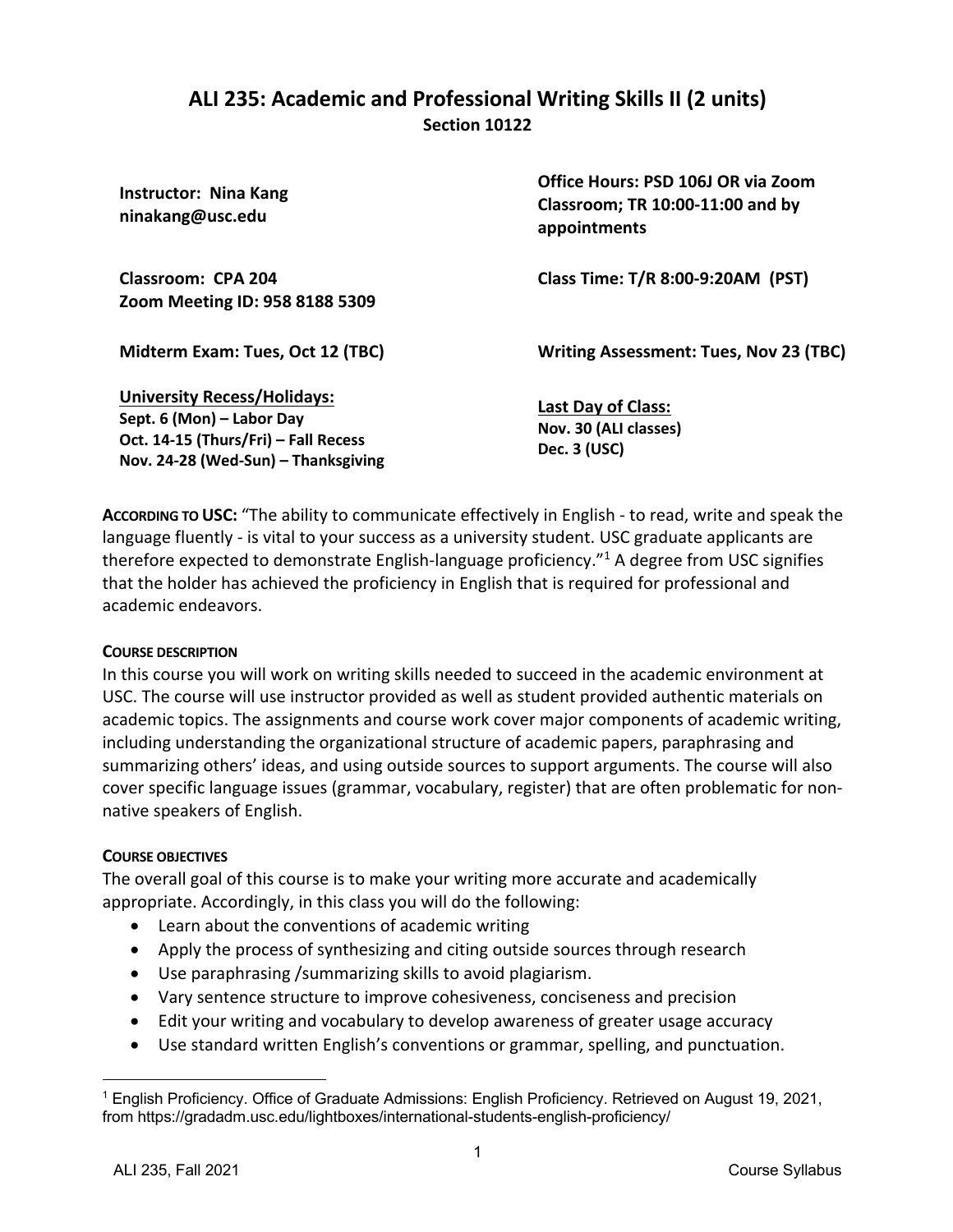#### **COURSE MATERIALS**

*Recommended*: Caplan, Nigel A. (2012). *Grammar Choices for Graduate and Professional Writers.* Ann Arbor: University of Michigan. (ISBN: 9780472035014)

There is no textbook required for the course. However, you are expected to access selected chapters of books/articles through the library e-reserves <ARES: https://reserves.usc.edu/ares/>

Additionally, selected websites and handouts will be loaded onto USC Blackboard website: https://blackboard.usc.edu for course assignments and readings. You will find these under the "Course Content/Assignments" section of Blackboard.

#### **LATE ASSIGNMENTS**

Late assignments are **NOT accepted**. In case of personal emergencies, consult with your instructor. You should therefore work on assignments well before the due date so that it will not have as big of an impact on your work.

### **OFFICE HOURS**

Office hours will be one-to-one meeting with students in person or via Zoom to address any content related questions. If you are unable to attend the scheduled office hours, please feel free to contact your instructor and set up a time to meet.

### **ALI ATTENDANCE POLICY**

Improving proficiency in a second language requires practice; hence, it is important that you not miss classes. If you find it absolutely necessary to be absent from class because of illness or an emergency, keep in mind that you are responsible to master all information presented during your absence. Attendance will be taken every class meeting. More than 6 hours of absence (4 class meetings) will result in a course grade of NC (no credit). Absence is counted for *any* reason, including illness, emergencies, and conference attendance.

### **Zoom Classroom Courtesy**

As a courtesy to your classmates and instructor, please make sure you come to class on time, turn on your video, mute yourself (when not speaking), and fully engage in the class instruction. Please stay focused on the class activities for maximum benefit to you and your classmates.

**ASSESSMENT:** This is a credit/no credit (CR/NC) class, which means that you will not receive a final letter grade (A/B/C/F) on your USC transcript. Assignments are given to prepare for and practice material that is covered in class. Since this is a proficiency-based course designed to help improve your academic writing skills, your proficiency in these skills at the *end* of the course determines whether you will need an additional class or not.

Therefore, it is in your own interest to do your best on each assignment. Do not expect your writing ability to improve simply by coming to class and putting minimum effort into your assignments.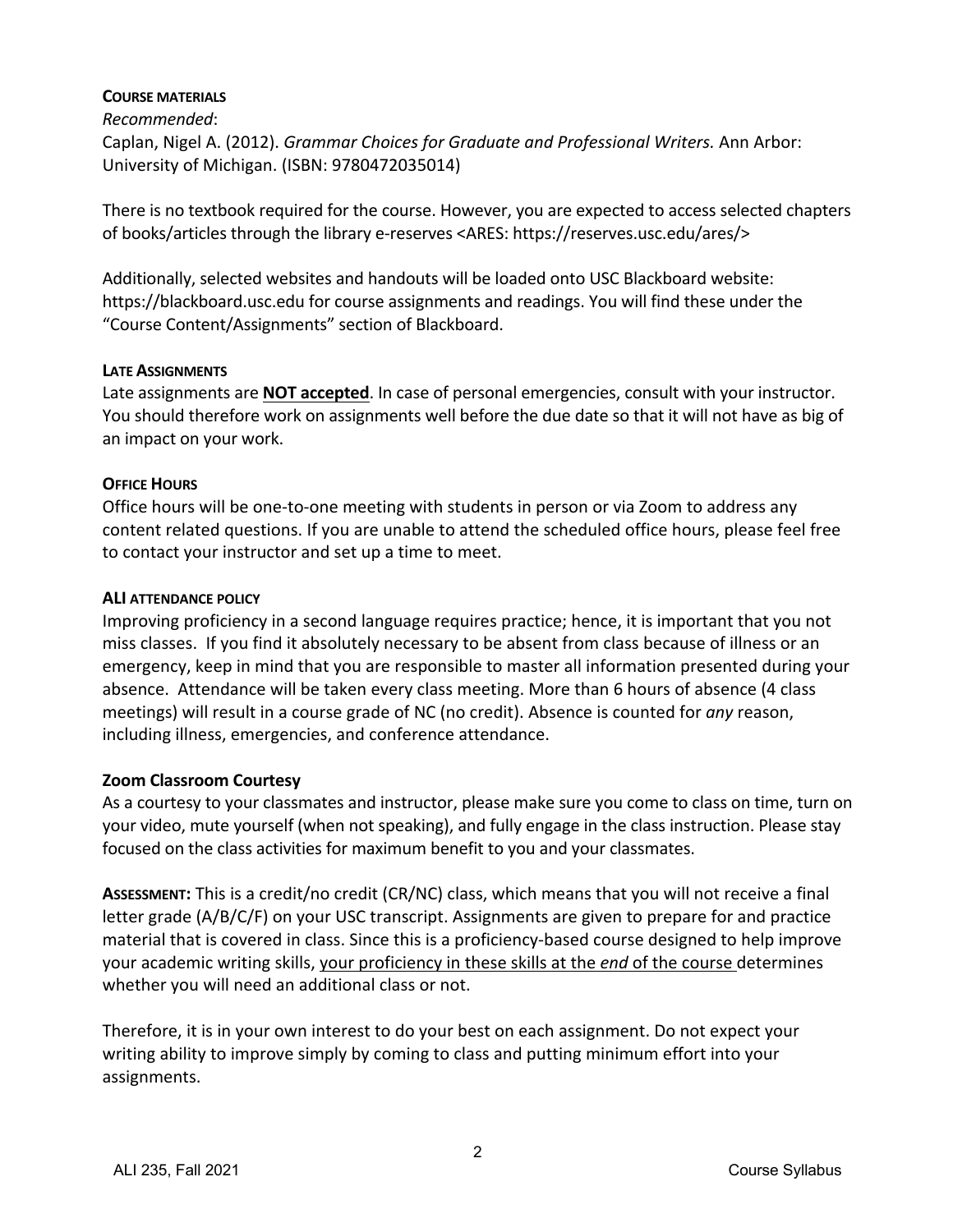### **COURSE ASSIGNMENTS & EXAMS**

There will be in-class tests and home assignments during the semester. These serve as selfassessment for you to see your strength and weaknesses as well as for the instructor to see areas where additional instruction is necessary. The in-class midterm, final exam, and the final research paper, together with the on-going evaluation of your work will help the instructor assess your writing skills. To help the instructor evaluate your writing progress and proficiency, the course grading will be based on the following breakdown.

| <b>Assignments</b>                  | <b>Percentage of Total Grade</b> |
|-------------------------------------|----------------------------------|
| <b>Selected Writing Assignments</b> | 35%                              |
| Midterm Exam                        | 20%                              |
| <b>Writing Assessment</b>           | 15%                              |
| Final Research Paper                | 30%                              |

### **Midterm & End-of-Term Writing Assessment**

Students are required to pass the midterm and writing assessment with a score equivalent to 70% in order to receive credit for the course. The Midterm will include course material covered up to that point in the semester. The writing assessment, which is cumulative, will require students to demonstrate writing skills reflecting significant, meaningful, and verifiable progress. The assessment will be conducted using Respondus Lockdown Browser. See below for instructions on downloading the app.

### **Professional Writing**

Depending on student interest and time, students will have the opportunity to develop a professional writing portfolio consisting of cover letter, resume, bio-statements, etc. Other aspects of professional writing, such as email and letters of complaints may also be discussed in class.

### **Final Research Paper**

The major assignment for this course is a Final Research Paper. The purpose of the final project is to provide you with an experience of writing a research paper as a specialist in your field. The final project requires demonstration of a number of distinct academic writing skills in both creation and presentation (which we will cover in the course of the semester) of your paper.

Please note, your topic must be approved prior to officially starting your research writing process. You may NOT change your topic without instructor's approval. Therefore, be thoughtful and conscientious about your topic choice. The Final Research Paper must meet the following requirements:

- Approximately 4-5 pages in length (double-spaced) in 12-point font (1200 words)
- Minimum of 3 scholarly sources (preferably peer-reviewed journals)
- Documentation of sources using the style in your field (e.g., APA, IEEE)
- "Reference/Works Cited" page at the end of your essay where you list the sources you used in your paper (not counted towards the required minimum)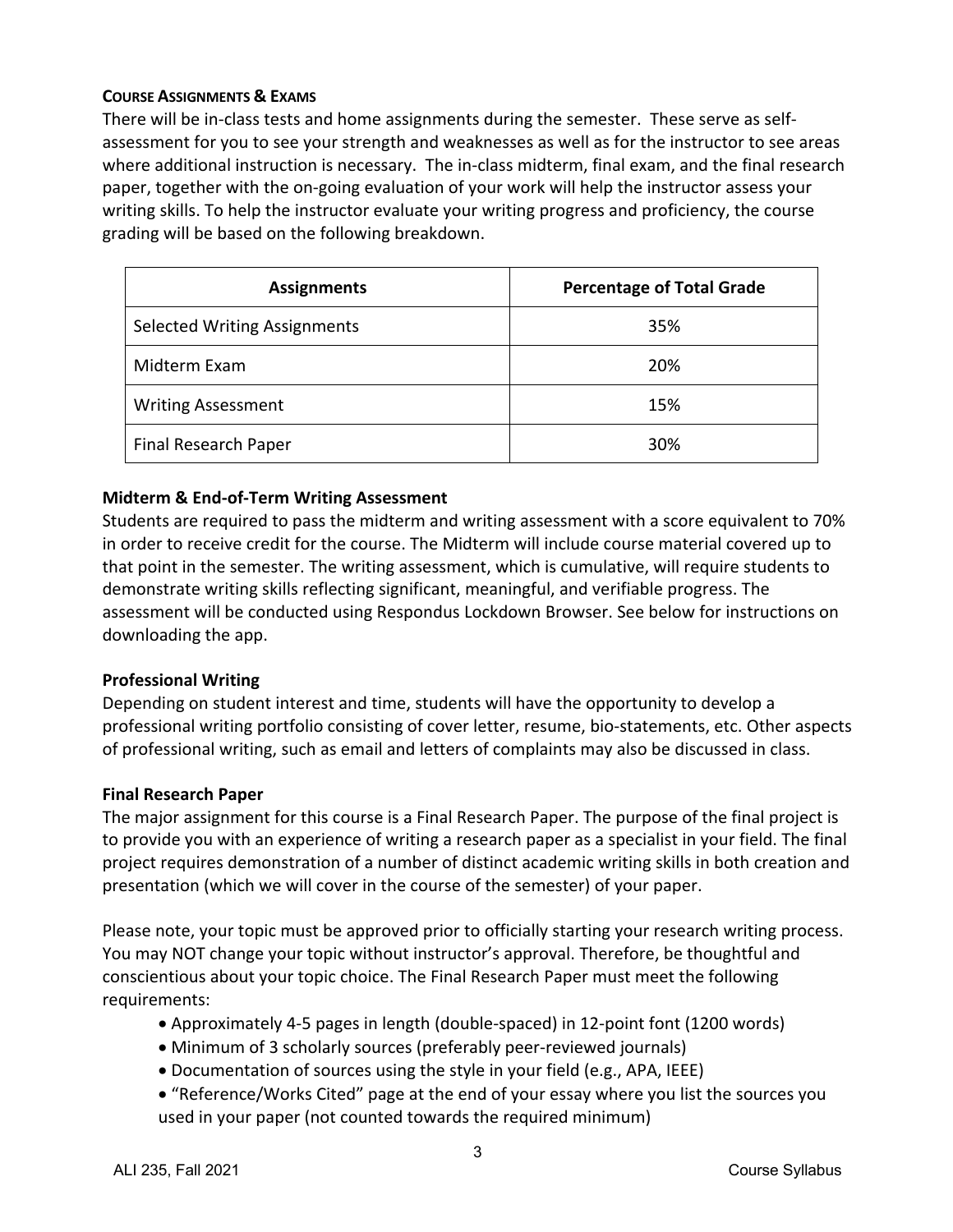Additionally, final papers must be turned in by the due date unless a student has experienced a serious emergency (contact the instructor). In addition to submitting a hardcopy of the paper, student may be additionally asked to submit their final paper to turnitin.com via Blackboard to ensure that the work is not plagiarized.

#### **LockDown Browser Requirement**

This course requires the use of LockDown Browser and a webcam (via Zoom) for online exams.

#### **Download Instructions**

Download and install LockDown Browser from this link:

#### https://download.respondus.com/lockdown/download.php?id=945755274

#### **Once Installed**

- Start LockDown Browser
- Log into Blackboard Learn
- Navigate to the test

Note: You won't be able to access tests with a standard web browser. If this is tried, an error message will indicate that the test requires the use of LockDown Browser. Simply start LockDown Browser and navigate back to the exam to continue.

### **A Statement on Academic Conduct and Support Systems**

#### **Academic Conduct:**

Plagiarism – presenting someone else's ideas as your own, either verbatim or recast in your own words – is a serious academic offense with serious consequences. Please familiarize yourself with the discussion of plagiarism in SCampus in Part B, Section 11, "Behavior Violating University Standards" policy.usc.edu/scampus-part-b (or see complete pdf: https://policy.usc.edu/wpcontent/uploads/2021/08/SCampus-Part-B-Student-Conduct-Code.pdf)

#### **Support Systems:**

*Student Health Counseling Services - (213) 740-9355 (WELL) – 24/7 on call* engemannshc.usc.edu/counseling studenthealth.usc.edu Free and confidential mental health treatment for students, including short-term psychotherapy, group counseling, stress fitness workshops, and crisis intervention.

Includes *Relationship and Sexual Violence Prevention Services (RSVP) –* free and confidential therapy services, workshops, and training for situations related to gender-based harm.

*National Suicide Prevention Lifeline - 1 (800) 273-8255 – 24/7 on call* suicidepreventionlifeline.org

Free and confidential emotional support to people in suicidal crisis or emotional distress 24 hours a day, 7 days a week.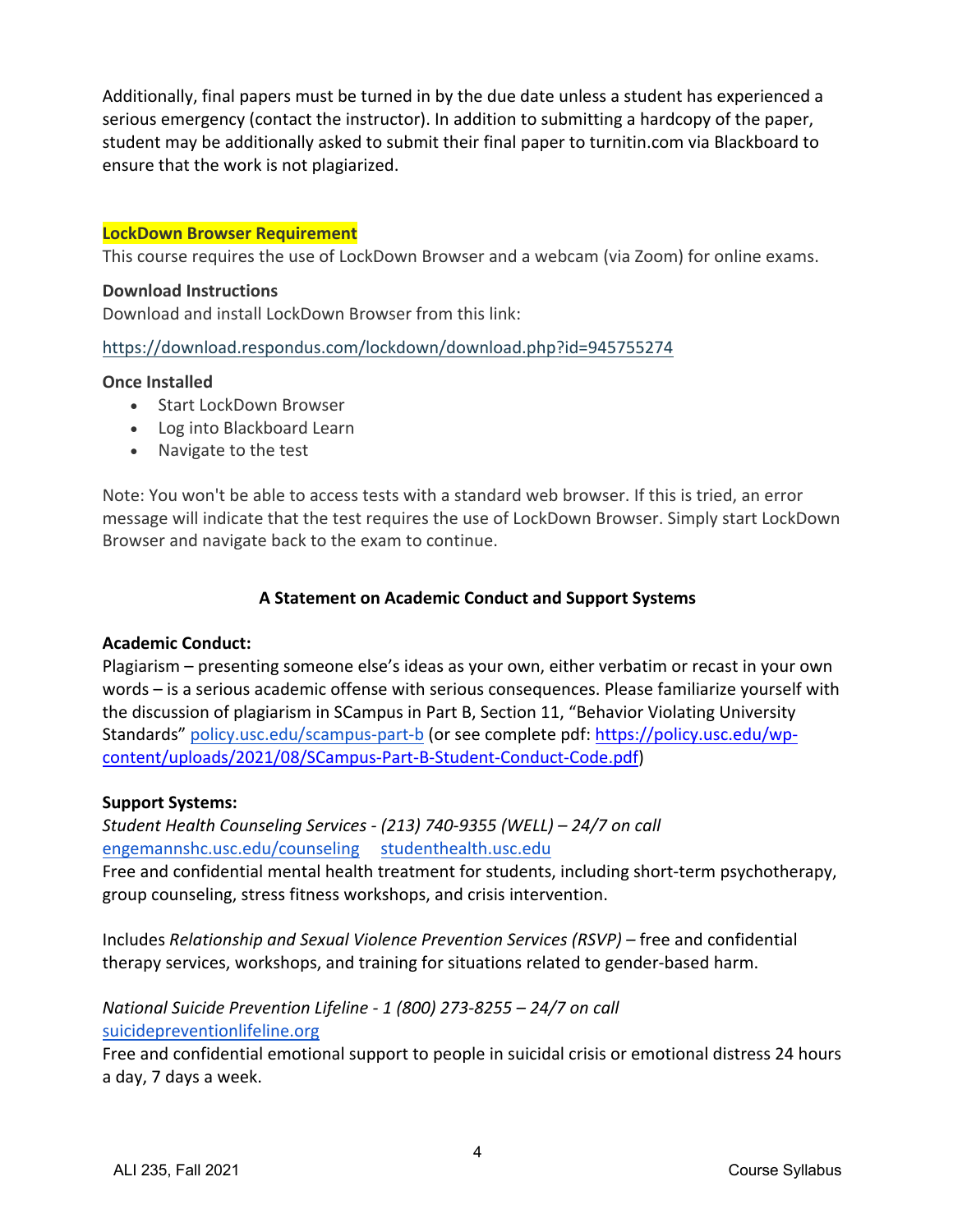## *Office for Equity, Equal Opportunity, and Title IX - (213) 740-5086* https://eeotix.usc.edu/

Information about how to get help or help a survivor of harassment or discrimination, rights of protected classes, reporting options, and additional resources for students, faculty, staff, visitors, and applicants. The university prohibits discrimination or harassment based on the following protected characteristics: race, color, national origin, ancestry, religion, sex, gender, gender identity, gender expression, sexual orientation, age, physical disability, medical condition, mental disability, marital status, pregnancy, veteran status, genetic information, and any other characteristic which may be specified in applicable laws and governmental regulations.

## *Office of Student Accessibility Services - (213) 740-0776* https://osas.usc.edu/

Support and accommodations for students with disabilities. Services include assistance in providing readers/notetakers/interpreters, special accommodations for test taking needs, assistance with architectural barriers, assistive technology, and support for individual needs.

### *USC Support and Advocacy - (213) 740-0411* https://campussupport.usc.edu/

Assists students and families in resolving complex personal, financial, and academic issues adversely affecting their success as a student. Due to COVID-19, the services provided have adapted to accommodate current needs.

## *USC Emergency - UPC: (213) 740-4321, HSC: (323) 442-1000 – 24/7 on call*  dps.usc.edu, emergency.usc.edu

Emergency assistance and avenue to report a crime. Latest updates regarding safety, including ways in which instruction will be continued if an officially declared emergency makes travel to campus infeasible.

## *USC Department of Public Safety - UPC: (213) 740-6000, HSC: (323) 442-1200 – 24/7 on call*  dps.usc.edu

Non-emergency assistance or information.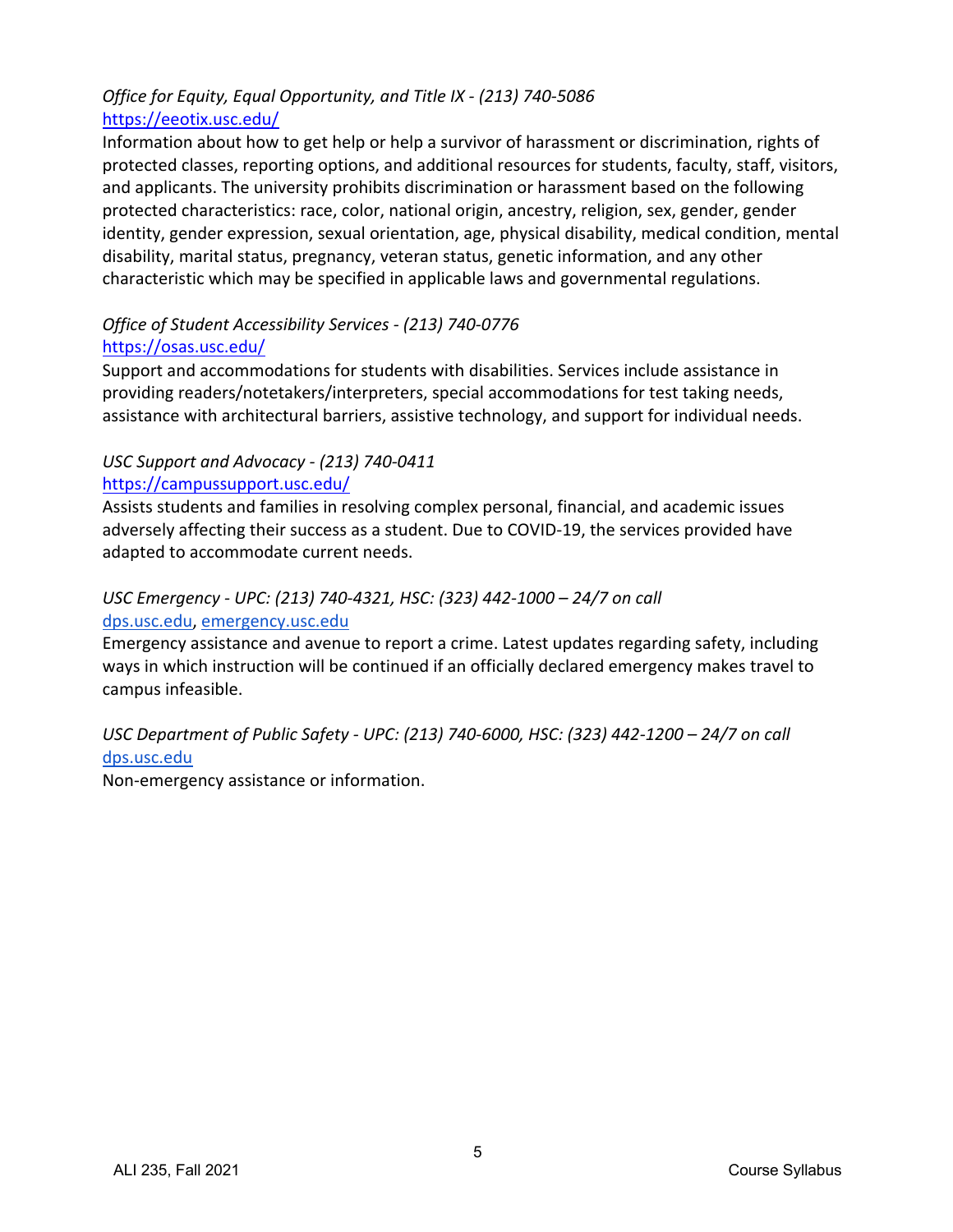## **COVID-19 Resources & Protocols**

**Please adhere to all University rules and guidelines regarding COVID-19 restrictions. All students, staff, and faculty are required to complete the daily Wellness Assessment on Trojan Check to access the campus.** 

### **As a reminder:**

- Masks are required indoors! Masks remain on for the entire duration of the class
- Do not come to class if you are feeling sick. If your symptoms are consistent with COVID-19, please get tested by making an appointment on MySHR: https://studenthealth.usc.edu/myshr/.
- Please note, I am also obligated to pass the daily Wellness Assessment check and may need to cancel in-person class last minute if I've been exposed. Be sure to check your emails regularly including the Bb announcement page.
- Please email to let me know about your ability to come to class and participate if you are ill and cannot be present for class. Communication is key!
- The course will take a hybrid approach in meeting in person as well as online in anticipation of unforeseen events due to COVID-19 exposures or illnesses. All USC courses have Zoom links automatically generated in Blackboard. Be flexible in terms of class being in-person and/or online.
- Eating in class is prohibited. Briefly drinking for hydration is okay, but immediate remasking is required.
- There will be in-person as well as online office hours to accommodate student needs and preferences. Please set this up with me as needed.
- I will not compel students who are feeling unwell to come to class to avoid missing an exam, incurring an unexcused absence, or to avoid the feeling that they are falling behind their classmates. I will do my best to create a positive, supportive, and safe environment to optimize your learning. In response, I ask that you fulfill your role as a student to do your best in keeping up with the course requirements and making necessary progress to successfully pass the course.
- Most update information on USC's COVID-19 status can be found on the COVID-19 Resource Center page: https://coronavirus.usc.edu/
- Additionally, you can email covid19@usc.edu or call 213-740-6291 to report any cases or for additional support.